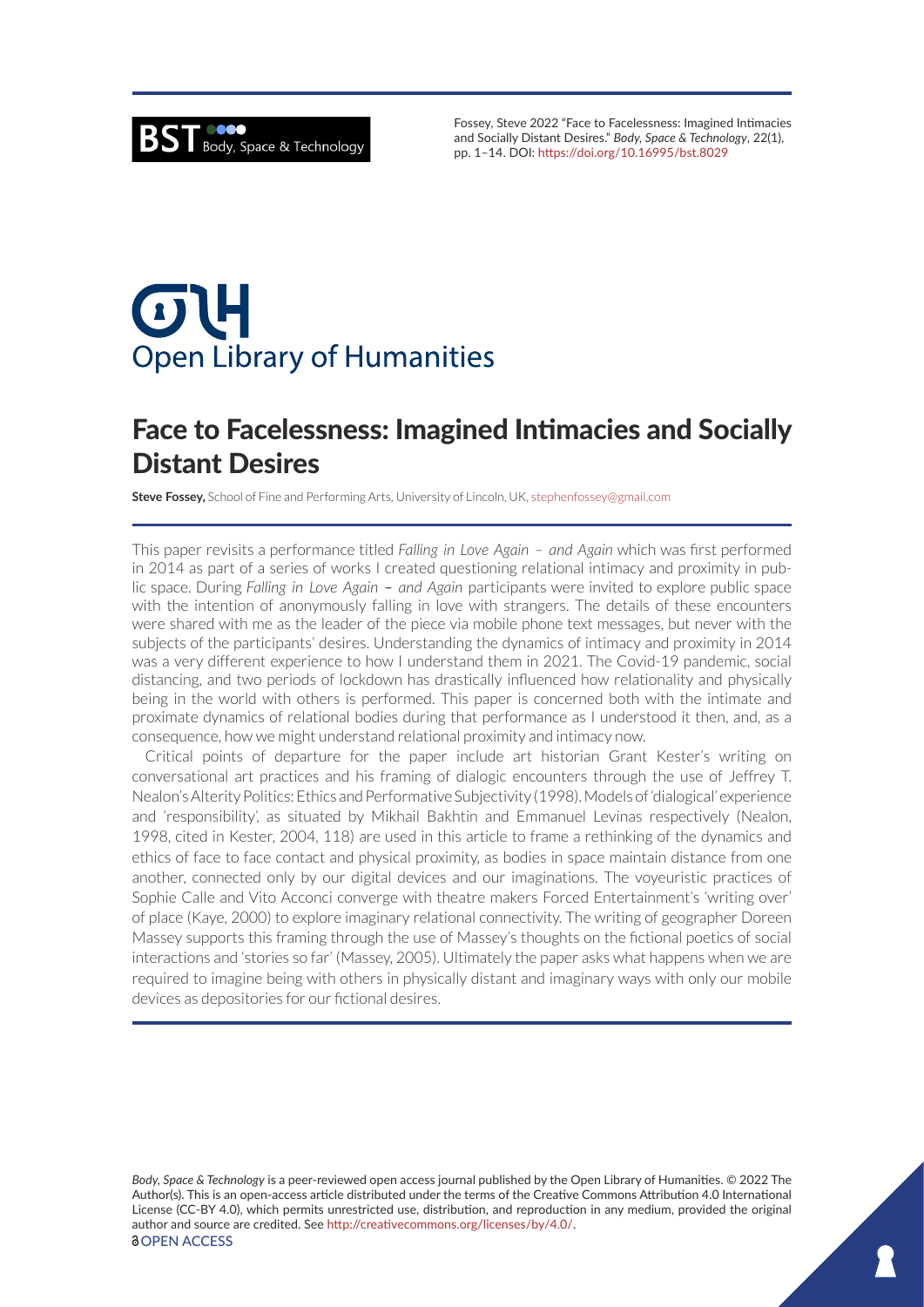# **Introduction**

I will begin by saying that this article has a few different lives. Things began with a performance I made in 2013 titled *Falling in Love Again – and Again*. The piece was part of a series of works I created that explored intimacy and proximity. These works questioned how dialogue and interactions with strangers (positioned as audienceparticipants) might generate what I positioned as social spaces. Much of this work fed into my practice as research PhD titled *Site Specific Performance and The Mechanics of Becoming Social* (2018). To give some context to my practice/research and the piece I'll discuss in this article, I'll briefly discuss two examples of these works. The first is *Hello, I Love You* (2014) which involved sitting 50 feet opposite a series of individual participants. Over the course of several hours of individual 10-minute mobile phone conversations with my participants, I attempted to fall in love with them through the exchange of personal histories. Another example is *Host(s)* (2014) which involved hand-feeding audience-participants in a city street whilst exchanging secrets, playful confessions, and tales of our pasts.

I began writing this article in 2020 with *Falling in Love Again – and Again* as the focus. I also wrote about the piece in 2013 after making it. My 2020 reflections coincided with the first lockdown of the Corona virus Covid-19 pandemic. Writing about intimacy and proximity under those circumstances gave both texts a different feel. In 2021 I returned to this article during another period of lockdown. It is now (at the time of writing) 2022 and the current situation with the global pandemic continues to influence the proximity of our relationships with others. Our relationship with the spaces between us continues to feel fragmented, and this sense of fragmentation has influenced the composition of this article.

Each adjustment to the article seems to take place in an ever-evolving situation that destabilizes the dynamics of how to be with others, and my written reflections over the past couple of years destabilize how I understand the piece now in relation to how I understood it when I made it. Relational dynamics across times and spaces is what sets the framework for the text as it stands, here. This article, then, is concerned both with the intimate and proximate dynamics of relational bodies during that performance as I understood them *then*, and how we might understand relational proximity and intimacy *now* (at the time of completing this article, in this moment in time).

The critical territory and theoretical research that framed the relational performances I have begun to discuss above took as a point of departure geographer Doreen Massey's propositions for ways to think and act spatially. I asked questions through these performances about how we might think about our dynamics alongside one another as interconnected relational beings. I was concerned with what it is that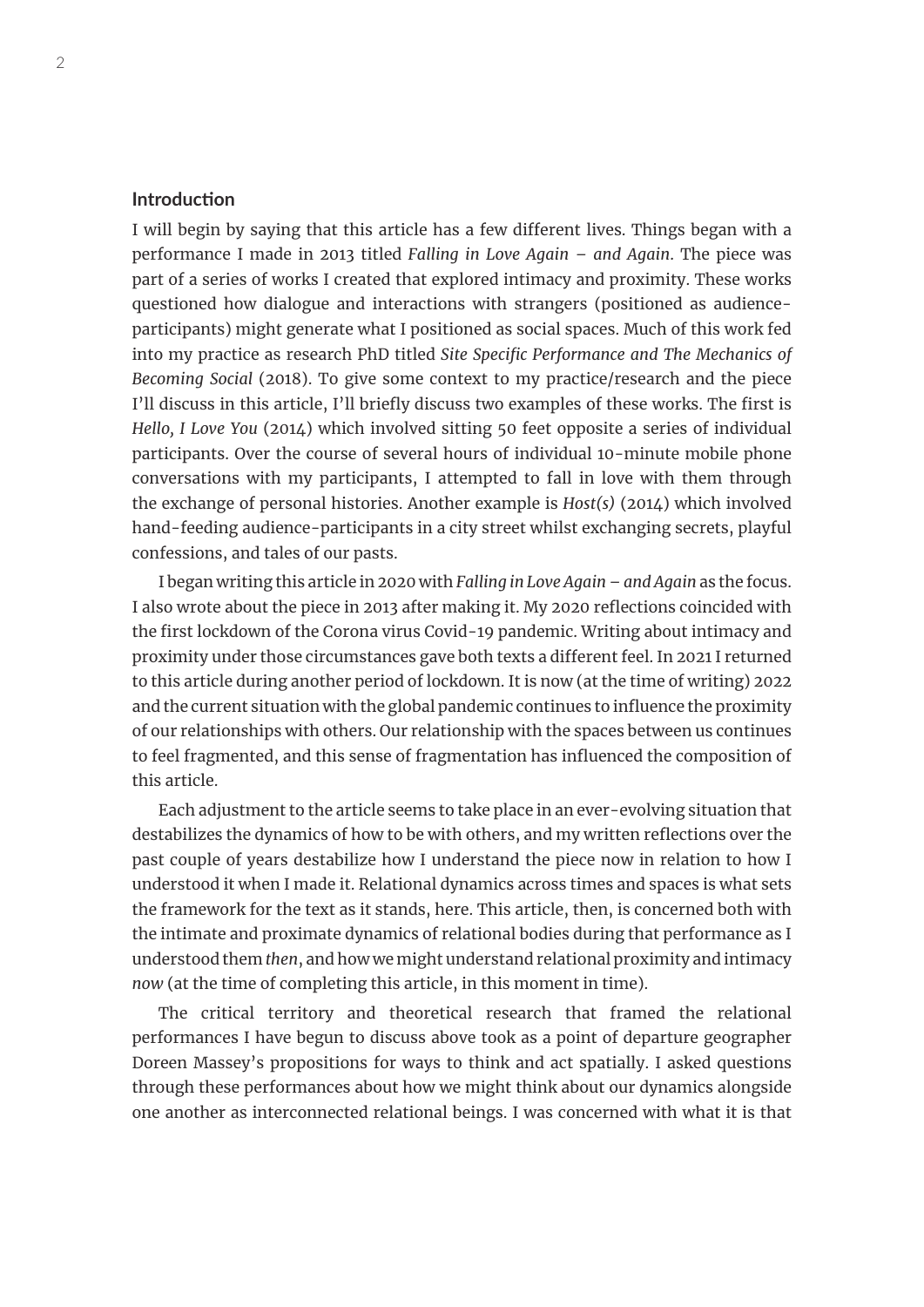might connect us socially in space, and indeed what might constitute social space at all. This would result in thinking about the physical space of our surroundings, the creative space of our imaginations and, importantly in the context of this article, the space that connects us through mobile communication.

In *Falling in Love Again – and Again*, my mobile phone inbox became a depository for shared anonymous fantasies of imagined intimate connections. It involved inviting participants to walk around the city and fall in love with strangers anonymously, playfully producing intimate connections whose premise was purely imaginary and fictional. These participants were asked to use their mobile phones to send text messages directly to me, giving me details of their imaginings. The mechanics of the piece, including a discussion around the problematic dynamics of the term participation in this context, will be discussed as the article unfolds, but first I would like to position some contextual points of departure.

# **Where Narratives Intertwine**

Massey's positioning of space as a collection of narratives that coalesce and intertwine is an idea I return to again and again as a framework for creating dialogic performance. To create and imbricate an anonymous digital collection of 'stories-so-far' (Massey, 2005), is what *Falling in Love Again – and Again* sought to do. Indeed, it was the piece's intention to actively foster creative imagining by encouraging the sharing of storiesso-far, but the stories in the context of this piece would be intimate thoughts generated in distant proximity.

The 'so-far' part of Massey's statement evokes a sense of the unfinished and yet to be discovered, so encouraging an active seeking out of connections to add to our stories seemed to me to further Massey's thinking on the possibilities of space. *Falling in Love Again – and Again*, then, encouraged its participants to see others as connected to their own stories. It asked its participants to reconsider intimacy and proximity and connect on relational levels that destabilize what we might understand to constitute the social, relational, or/and participatory.

I was keen to explore what happens when we create and share narratives by encouraging a reimagining of the dynamics of intimacy and proximity bound up in our relational space with others. I posit that the construction of social space as seen here may create tensions, and the dynamics of the process of making social space reveals ways of relating that load places with narratives and reveal challenging dynamics. Some narratives are revealed (shared) and others concealed (thought but not disclosed), but all comprise power relations and complicated levels of active, and indeed inactive, participation and relationality – something I explore later in this article.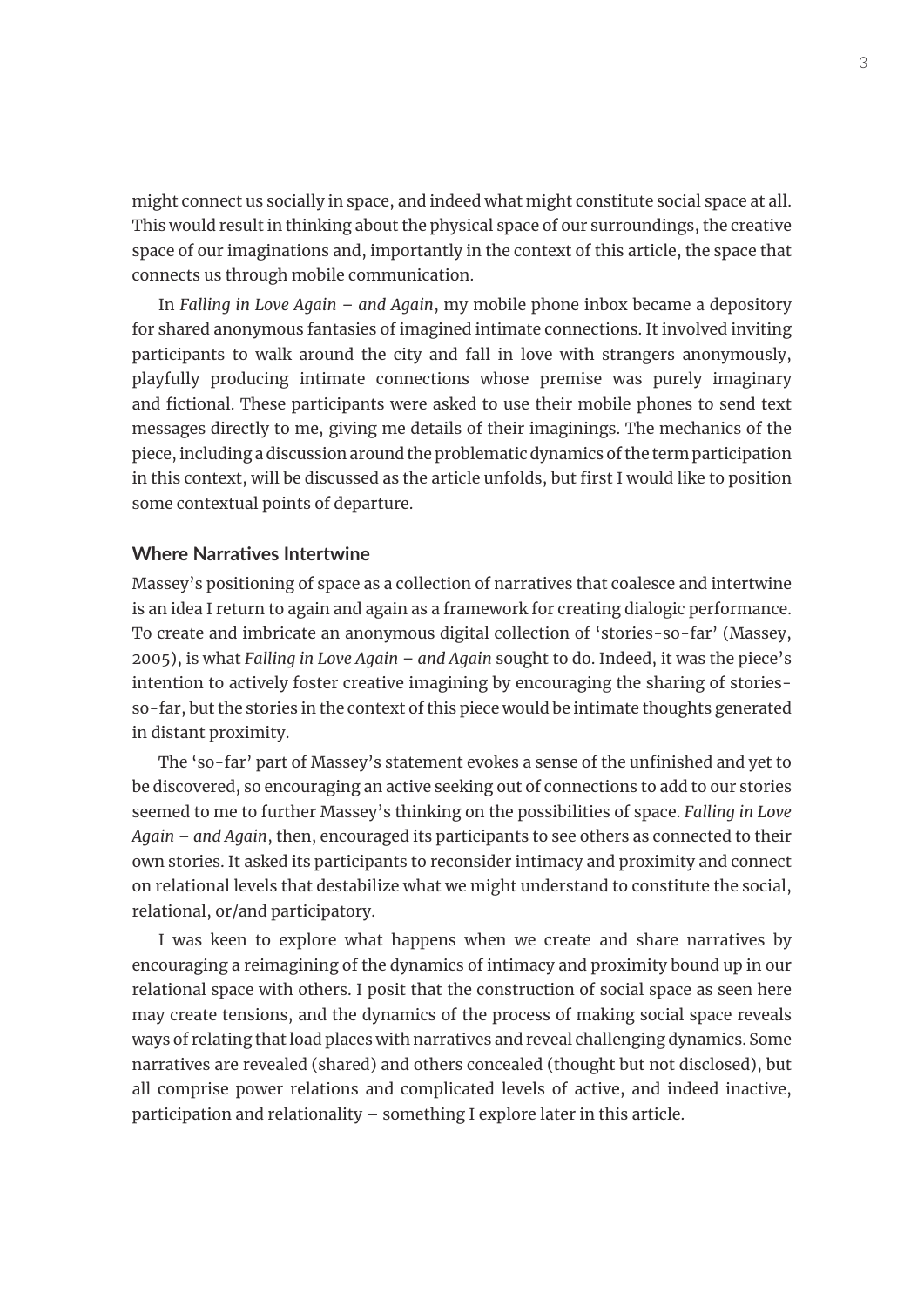What is being proposed here is a process of social spatial construction that has the poetics of imagination wrapped up with narratives that question the ethics of interaction in the places we share socially. With the dynamics of shared social space altered by the pandemic, how we see, move with, and think about one another has undergone a renegotiation, and with this renegotiation, a moment is opened to think again about relationality. It was a provocation of what might determine intimate relationality that *Falling in Love Again – and Again* in 2013 explored, and it is the same provocation that this article picks up in the wake of a global situation that has turned notions of intimacy and proximity on their heads.

I have used Massey's description of theorist Raymond Williams's observations of travelling across the landscape in previous writing to frame ideas of destabilised sitespecificity, but this anecdote is also pertinent to this article when thinking about the dynamics of dialogue. With this in mind, I would like to revisit it briefly. Massey (2013) describes a train journey that Williams took, and how the sight of a woman carrying out a menial task outside her house viewed from the moving train became stuck in his head as though an image had been captured forever in time. Upon hearing Massey recount this anecdote, I became conscious of what it is to have a relationship with someone, however fleeting, and for the other to never know that it had happened.

This imagining, though poetic in the romance intimated by Massey's account, also exemplifies something of how one's mind constructs a narrative of a relational encounter that objectifies the other within the relationship. The term relational is intentionally made problematic here as, it could be argued, the woman that Williams sees is not consciously part of a relationship and has no way to respond. She is forever etched into his mind, repeating that action, stuck in time and space, with no right of reply.

However, and it is here that I posit this kind of relational observing as something positive, the ability to imagine social space as an intimate network of intersecting events and locations with people moving in and through one another allows the possibility to imagine our sociality with a greater interconnected sense of being together. This, it seems to me, is important at a time of increasing isolation. I am thinking back here to my comments about writing this during the time of the Covid-19 pandemic, feeling that the ability to look on and imagine others as intimately connected to ourselves, without necessarily knowing the entirety of their stories, is important.

Using Massey's thinking as a point of departure, I sought to explore being together across various planes of consciousness. Thinking about the connectivity of stories is not to place bodies physically in space together necessarily, it is more about a way of thinking spatially that allows a way of being together without being in close physical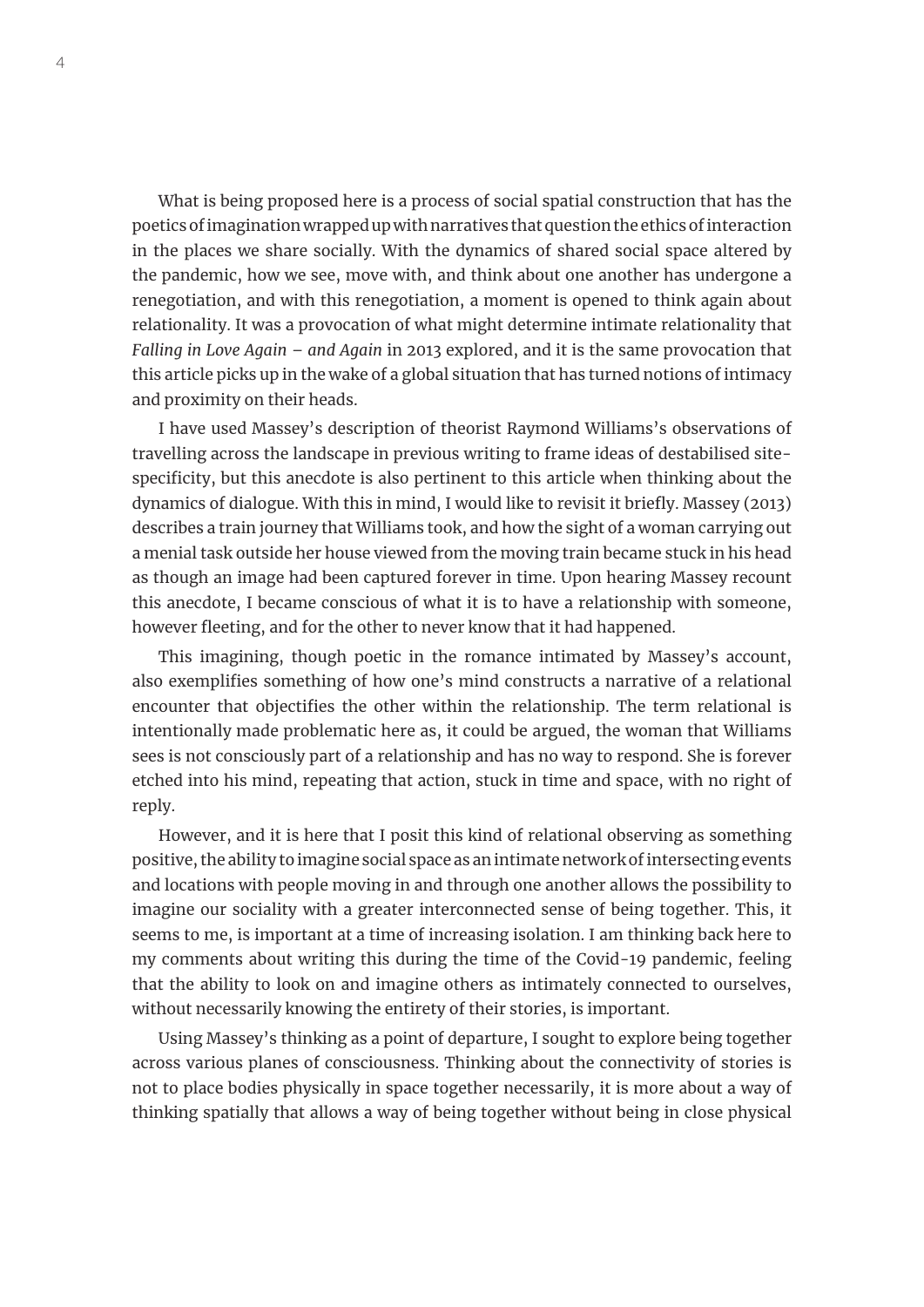proximity. It is also potentially about not even being conscious of one another at all, but being together all the same. It is this level of consciousness that will lead me onto another theoretical frame for the article in 'The Dialogics of Facelessness' section of the text, but first I would like to discuss the performance itself.

### **Falling in Love Again – and Again**

*Falling in Love Again – and Again* took place in the city of Wolverhampton, UK. The piece began with the act of leading a group of participants into the center of the city. I gave the group some brief directives: they were to follow me to the center of the city and find someone to fall in love with. I shared my mobile phone number with my participants and told them that they had a set amount of time to complete this task. They could fall in love with anyone of their choosing, but were asked not to let their chosen subjects know that they had fallen in love with them.

Before communicating the rules of the performance and leading my participants out into the city, and to give some context to the experiment, I established a provocation. I suggested that, arguably, the anonymous subjects that artists Sophie Calle and Vito Acconci followed around city streets were active in a relational process of becoming social that connected both the follower and the followed. The subjects we were to fall in love with, I playfully suggested, would provide us with another person with which to locate ourselves, or as Acconci put it, 'become dependent on (and) 'need' (Acconci, 2006, 77).

This need or desire to locate oneself and be 'swept along by the energy of other people' (Calle, 2003, 77) opens up a way of seeing our relations in social space that I argue allows a relational connectivity whose dynamics of intimacy and proximity are unfamiliar in the constitution of social space. This way of seeing would be further problematized by the addition of the mobile phone as a distributor of, and depository for, intimate imaginings. With ideas of distribution and mediation in mind, Maria Chatzichristodoulou and Rachel Zerihan's 2012 book *Intimacy Across Visceral and Digital Performance* adds a relevant frame of reference.

Chatzichristodoulou, in opposition to Sherry Turkle's assumption that intimacy is about being with others in person (2010), argues how her and Zerihan's book 'set out to explore those very instances of intimacy where encounters are established over distance, in contexts of physical absence, or in distributed settings' (Chatzichristodoulo, 2012, 216). She goes on to comment how Turkle's assumption of a here and now, physical intimacy 'perpetuates dichotomies between the live and the pre-recorded, immediate and mediated, the visceral and the digital, the proximal and the telematic, which are unproductive in their strategy of polarizing practices and philosophies of being' (ibid).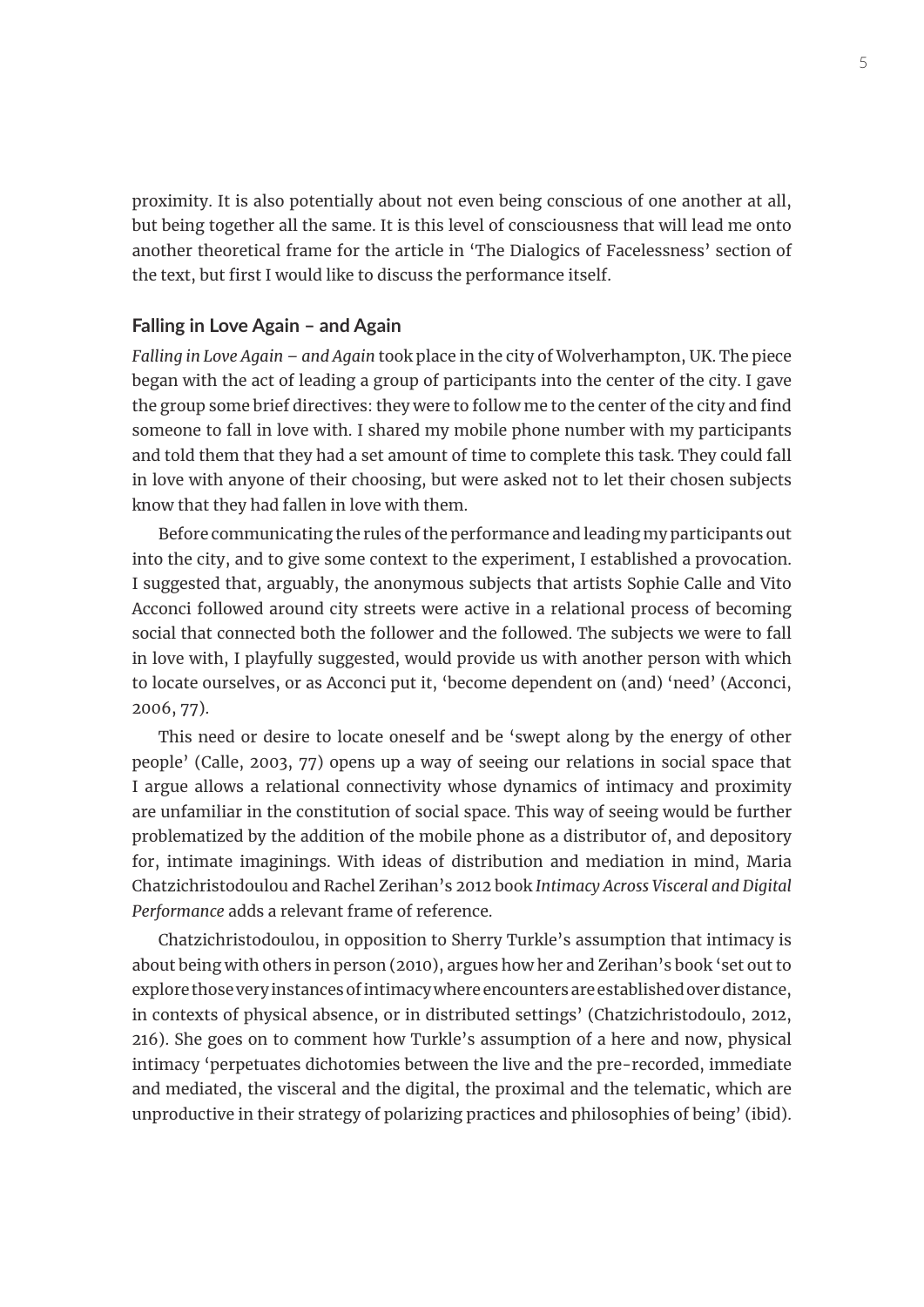This reading supports my assertion that *Falling in Love Again – and Again*, and the particular works by Calle and Acconci that I will explore below, exemplify relational encounters whose dynamics of intimacy and proximity problematise the relational and open it up to broader readings. In much the same way that Chatzichristodoulou and Zerihan's aim in their book is to build bridges, make connections and avoid polarizing the visceral and digital in terms of how intimacy is understood, I too am interested in 'complexifying relations' (ibid, 217) to rethink what might constitute the social and the relational and, I argue, this is what *Falling in Love Again – and Again* does in practice.

Art critic and curator Nicolas Bourriaud's *Relational Aesthetics* (2002) includes Calle's work. In the section of Bourriaud's book titled *Conviviality and encounters* he notes how a work (of relational art) 'may operate like a relational device containing a certain degree of randomness, or a machine provoking and managing individual and group encounters' (Bourriaud, 2002, 30), echoing the objectification and indeed mechanisation of the other implicit in the idea of the other as a vehicle which I will discuss further in relation to Mikhail Bahktin in the final section of this article.

In *Suite Vénitienne* (1980) Calle followed strangers around Paris in an effort to orient herself in space that felt foreign to her. Bourriaud points to how Calle 'formalises, after the fact, a biographical experience which leads her to "collaborate" with the people she meets' (ibid). Bourriaud's use of the word collaborate is interesting here. What we can see is a foregrounding of relational acts that destabilize the balance of power in the relations being played out.

Acconci's voyeuristic performance methods preceded Calle's by some 11 years. In *Following Pieces* (1969), Acconci followed people at random through public spaces until they entered a private space such as a house or office, with the pieces lasting anything between a few minutes and several hours. The details of these encounters were written up as letters and sent to Acconci's friends and acquaintances. In applying a language to the work Acconci asks how, 'I – a person, an agent, attends to it, a world considered as if it's out there'. 'How' Acconci asks himself 'do I find some way to tie myself into that world, key myself into that world?' (2016). What we see in Acconci's work and reflections could be argued to be an attempt to locate a relational subjectivity by anonymously connecting to others from a distance, mediating this sense of intimacy to those he already feels connected to.

The idea I have begun to provoke is that anonymity can be understood as social and relational, with face-to-face encounters not categorically defining relationality and where ethnological practices of solitude, moving on from French anthropologist Marc Augé (1995), are seen as methods of orienting oneself in social space. This provocation is further supported by sociologist Fran Tonkiss's proposition that 'solitude should be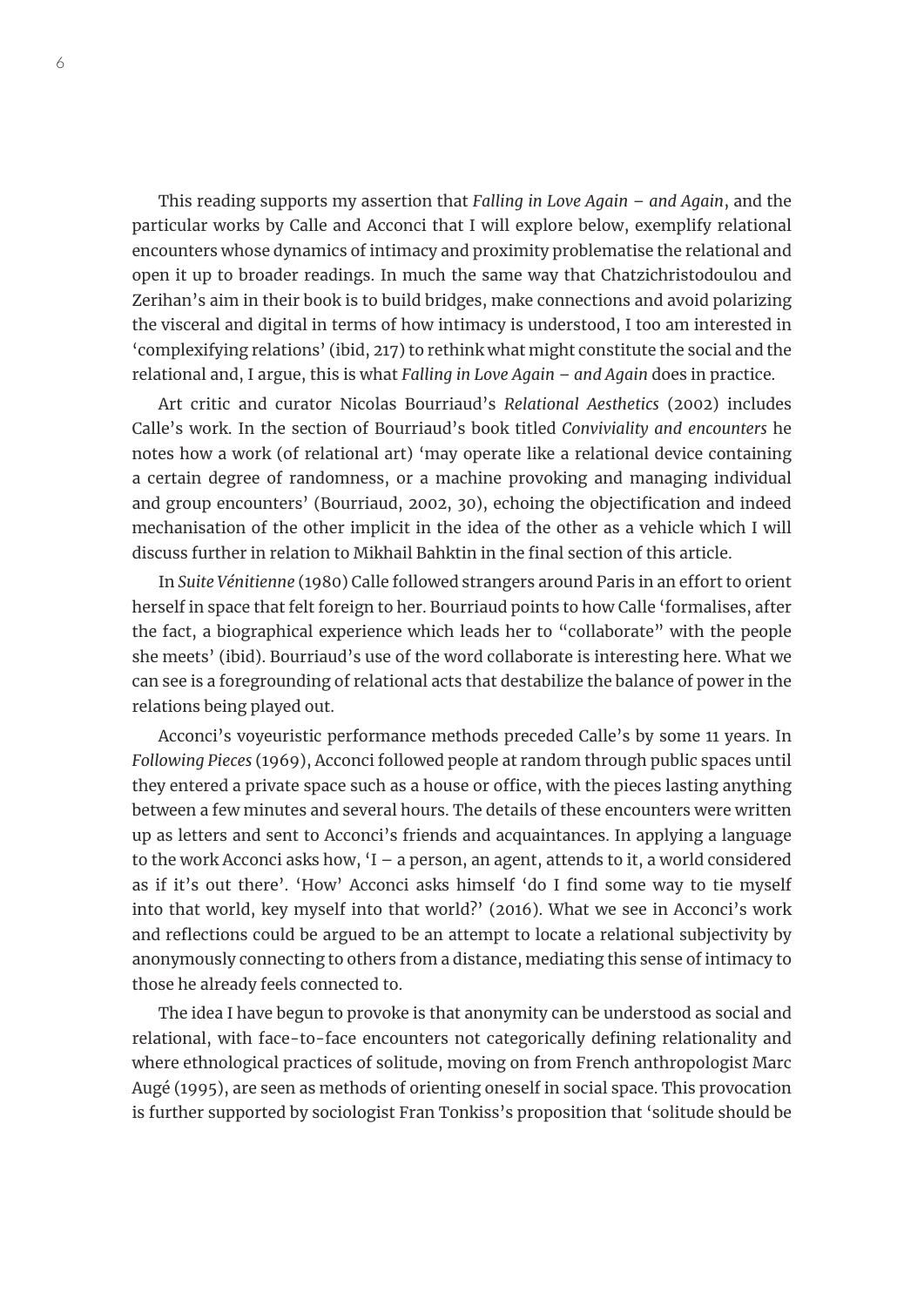understood as a social relation and a way of being with others' (Tonkiss, 2005, 22). *Falling in Love Again – and Again* explored how these levels of anonymity, proximity, consciousness and social relationality might be activated in performance.

I am not proposing here that the fantasies that lead to stalking are to be considered as formal performance elements, and I acknowledge the glaring ethical problematics of orientating oneself in space at the expense of another by following them and making them feel unsafe in the way that Acconci might have been in danger of doing. I do, however, propose that there is potential to explore the mechanics of the social relations in the space between the imaginary and real. Through the embrace of this imaginary space there is, I argue, a potential to see our relationships in social space as more intimately connected than once thought. This picks up on what I began to explore earlier with regards to Massey and extends this thinking to propose the potential of overlaying facts and fictions, realities and fantasies. A *writing-over* of sorts takes place as stories are imbricated in social space.

#### **Palimpsestuousness and Writing-over**

In providing a framework for ideas of writing-over, I am mindful of UK-based theatre company Forced Entertainment's work, particularly *Nights in This City*, first shown in 1995 in Sheffield, UK. During *Nights in this City* an audience is taken on a coach trip hosted by a performer from the company who acts as the tour guide. During the performance, the seemingly inebriated guide describes events and locations according to a creative agenda that has little to do with site-specific historical fact, allowing the relationship between audience, place, and performer to be instrumental in hijacking the seeming realities attached to the sites they encounter.

This method of layering truth destabilizes not only the identities of the places encountered, but also the identities of the subjects doing the encountering, as they become complicit in their subscription to the ruse. As theatre scholar Nick Kaye observes, the piece 'emphasize(s) the constructed nature of role, identity and place, performing a 'writing over of the city' (Kaye, 2000, 8). Kaye foregrounds the palimpsestuous mechanics of the piece, describing how, as a site-specific performance, the piece 'attempts to define itself in the very sites it is caught in the process of erasing' (ibid).

In *Falling in Love Again – and Again* the metaphor of the palimpsest is useful in understanding the process of adding to and building upon social experiences in the world with others. Through the practice of embodying a place and documenting the experience of falling in love with strangers as we did in *Falling in Love Again – and*  Again, fantasies of people and place are created and written-over the realities. The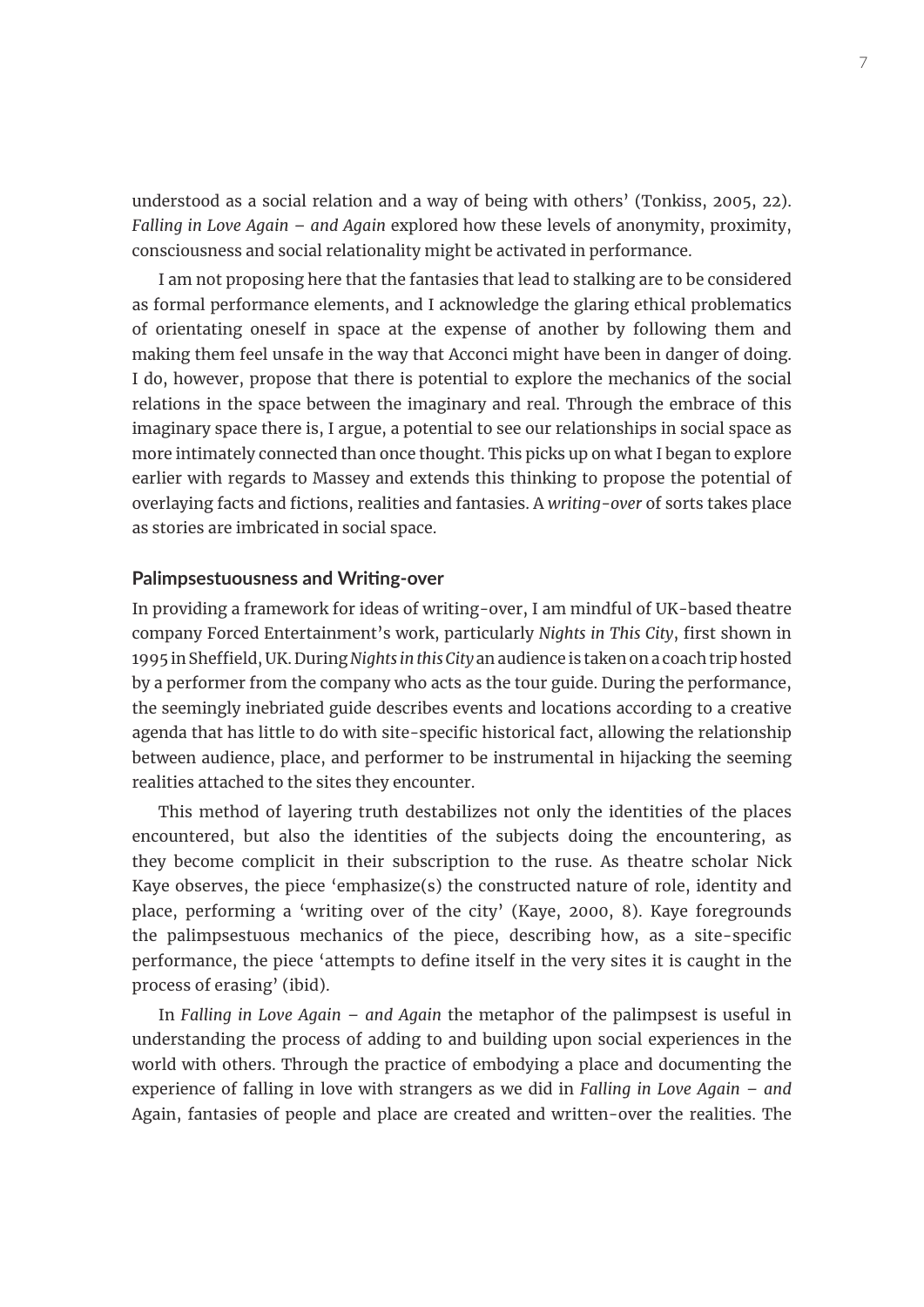tacit agreements of our relationships to one another in social space and what we think we are to one another becomes disrupted as we see one another more intimately than before.

The palimpsest and its metaphorical importance in understanding place can be understood here in the writing of anthropologist Marc Augé who writes that 'place and non-place are like palimpsests on which the scrambled game of identity and relations is ceaselessly rewritten' (Augé, 1995, 79). Both *Falling in Love Again – and Again* and *Nights in this City* encourage an engagement with one's own sense of place where, in the acknowledgement that the reality of one's *being here* is open to creative interpretation, and by extension improvisation, a sense of shared social space can be produced that allows place to feel less alien.

Forced Entertainment play a socio-political role in encouraging us to imagine a concept of place where we can consciously overlay our own histories upon the histories that we erase by virtue of our locational unfamiliarity. It is a form of *getting to know you* by way of creative dialogue, where a performer and an audience drift through space making up their shared histories as they go along. As Forced Entertainment themselves comment, *A Night in This City* 'explore[d] the different histories written in urban space — from the official and the historical to the personal, the mythical and the imaginary' (1995), and it is this movement through fact and fiction that I position here as a dynamic of relationality.

*Falling in Love Again – and Again* saw an imbrication of the historical, personal, and imaginary. What I am seeking to do here is deconstruct the relational mechanics of social space in such a way that allows relationality to be perceived in ways that make the case for both the active participant and the silent onlooker. I would like to expand on this idea of a psychological drift through fantasy and reality, and how this might subvert the tacit agreements of intimacy and proximity and relationships between people in social space.

### **Questioning the Tacit Agreements of Space and Place**

As a practitioner-researcher, I enter places with the intention of exploring the effects of the location I am in. The agreements of the places I research, it could be argued, have tacit rules governing how the spaces operate. They are unsaid but understood, and there is arguably an order based on some generally shared principles that allow space to operate in what can loosely be described as a *right way*. The movement of individuals within a city street for instance, can be said to be productive of social space in a way that maintains the order of that place, and in turn perpetuates a shared understanding of *city streetness*.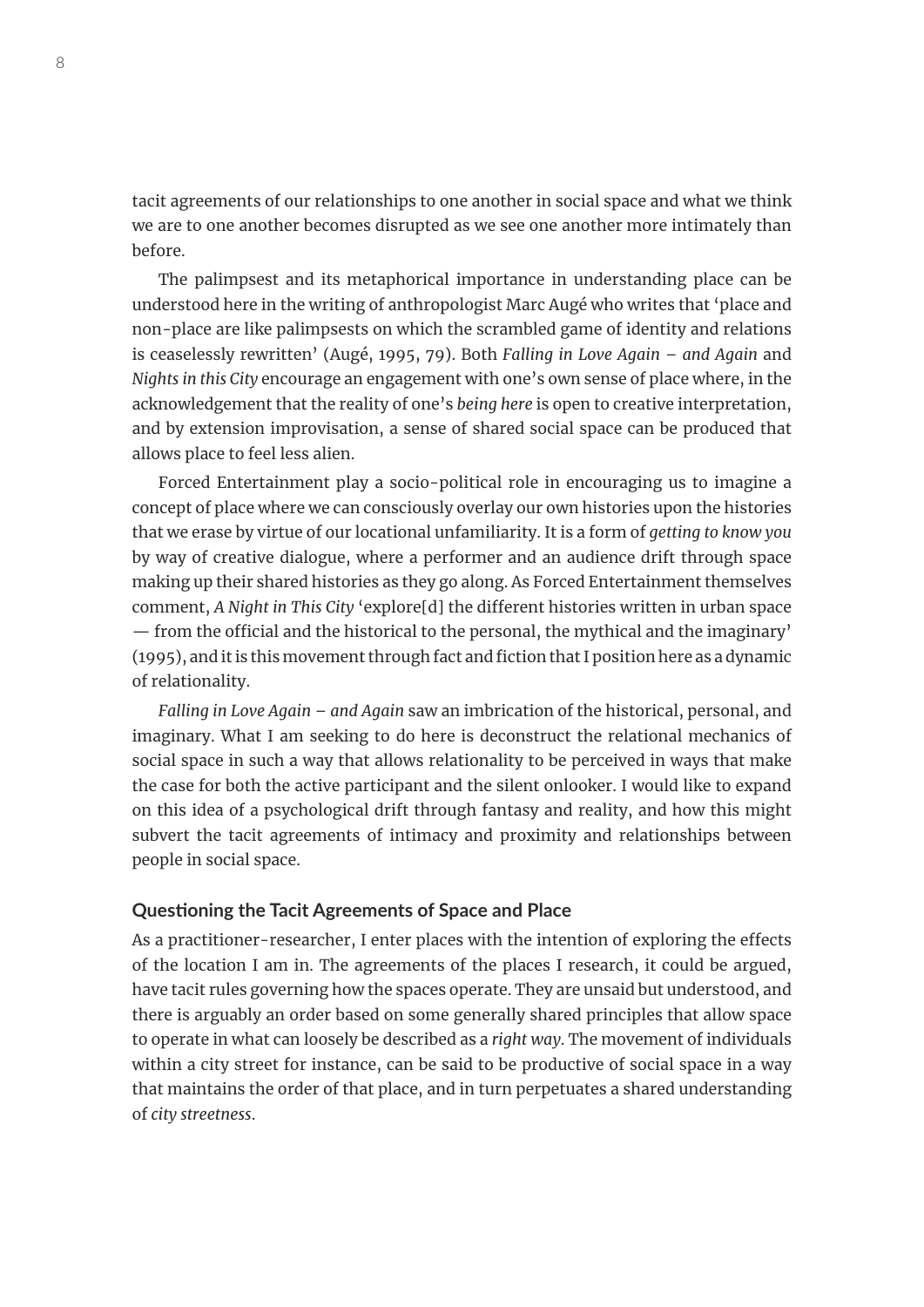I begin the process of being in a place by maintaining the stability and subscribing to its etiquette. However, as a method of finding out more about the stability of the etiquette of a place, I begin actively questioning how these agreements function, and how one might know more about the experience of being in a place by orienting oneself in relation to others. This approach has parallels with the methods of Acconci discussed above. Acconci describes his approach to performance as an attempt to become a 'passive receiver' of 'somebody else's action' (Acconci, 2010).

This method employs elements of improvised movement led by another. *Falling in Love Again – and Again* used drifting through the city with an openness to chance opportunities to fall in love as a way to open up the possibility of traveling somewhere unexpected, revealing something about an experience with another that my participants and I did not expect. Our mobile phones would be the essential technologies by which we would share these experiences.

If one is to consider the imaginary texts that Forced Entertainment write-over place as a collection of fragmented real narratives spliced together and articulated as fact, albeit theatrically, then the real/imaginary dichotomy loses its polarity. The ways that one reads or produces meanings from the everyday events of place can, then, be said to be both/and narratives: both fiction and fact, imaginary and real, constructed through our creative abilities to negotiate a relationality with one another.

#### **The Act of Walking to Fall in Love**

As my participants and I set out into the center of Wolverhampton to fall in love with strangers, one of my participants asked me if I was from Wolverhampton. I told them I had grown up here. This was not the truth, but my participants and I had already contextualized the work and had foregrounded ideas of the imaginary, so my response here played into this sense of improvisation and the agreement to play with the truth. Not being from Wolverhampton (a place unfamiliar to me) put me at a disadvantage in terms of my knowledge of the place, and this first lie was an initial attempt to forge familiarity by layering a fictional narrative over the place in order to locate myself with both my participants and the place itself.

In a performed act of disruption to the lie of me knowing the city, I asked various passersby where the center of town was. Both a hairdresser and a builder both directed me to a small public square with a statue of a horse in it. When we arrived at the elected center, I asked my participants where the cinema was. I then went on to tell them about one of my first loves who I remembered kissing in that cinema, and how it took me the length of the film to pluck up the courage as I couldn't find the right words or actions to initiate the kiss.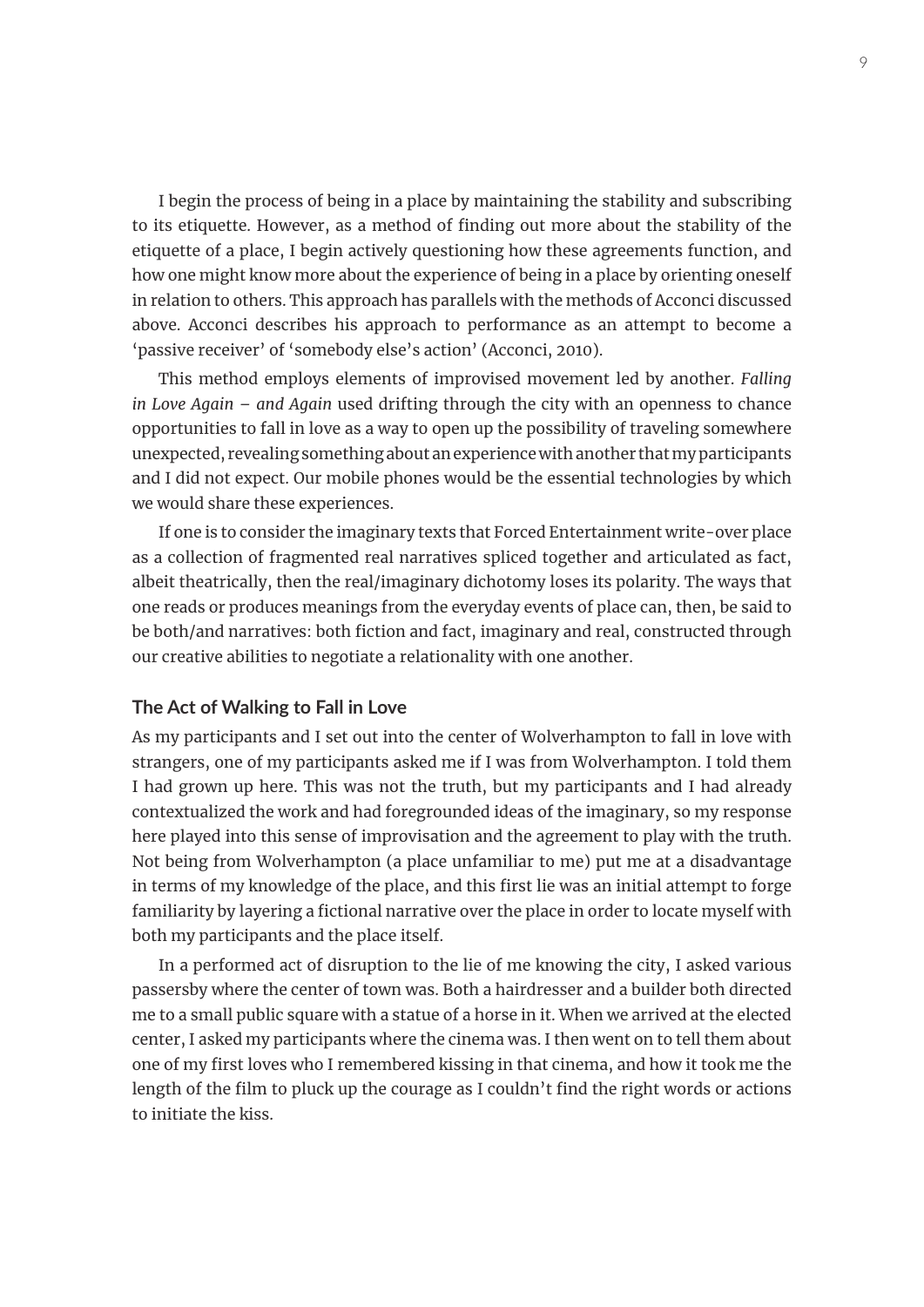Parts of this story were true, although the cinema wasn't in Wolverhampton, and I wouldn't say that this person was one of my first loves. I then asked my participants the question, 'where is the shoe shop where I met my wife'? They couldn't tell me the answer to this question obviously, but I recited the story of how we fell in love there just the same. I did indeed meet my wife in a shoe shop, but not in Wolverhampton.

After the piece ended and everyone had text messaged the details of their experiences to my phone, my participants and I walked back to where we had begun our journey and reflected on the experience. The performance positioned the mobile as the place where all our stories would be deposited. It became both a communication tool to mediate the experience, but also a site for our shared fictional expressions of love. The text messages that I collected on my phone became confessions (that remained secret and were subsequently deleted) of intimate but anonymous social relations.

As a performance imperative, it is very difficult to prove love, but as a theme through which to create performance mechanics to research intimate relationality in social space, it has great potential. I cannot prove the being of love, but what I can do is gather material that, when composed as layers of text, demonstrates a process of intimate becoming with others in social space that has love as its catalyst. The people we fell in love with didn't know that we had fallen in love with them. The text messages that arrived in my phone were sent by my participants, but I didn't know which of my participants sent me which of the messages. The mobile phone allowed an anonymous circulation of fantasy exchanges and imagined intimacies to take place.

# **The Dialogics of Facelessness**

As this article draws to its conclusion, I will dovetail Massey's poetics of imagination and Calle and Acconci's voyeuristic tropes with a discussion of art historian Grant Kester's writing on conversational art practices and some thoughts on the ethics of the relational in the way I have explored it here. It is important to say at this point that the terms relational (which I have been using) and dialogic become wrapped up in the same discussion, but Kester privileges the term dialogic over the term relational.

In discussions around the ethics of dialogic encounters, Kester uses Jeffrey T. Nealon's *Alterity Politics: Ethics and Performative Subjectivity* (1998) to provide a focus for models of 'dialogical' experience and 'responsibility', as situated by Mikhail Bakhtin and Emmanuel Levinas respectively (Nealon, 1998, in Kester, 2004, 118). Through these thinkers Kester begins to position the physical encountering of others as generative of an ontology that is central to art created dialogically, describing relational ethics in term of the concrete reality of the other experienced through face-to-face encounters. It is the corporeal interaction, says Kester, that is central to a dialogical aesthetic.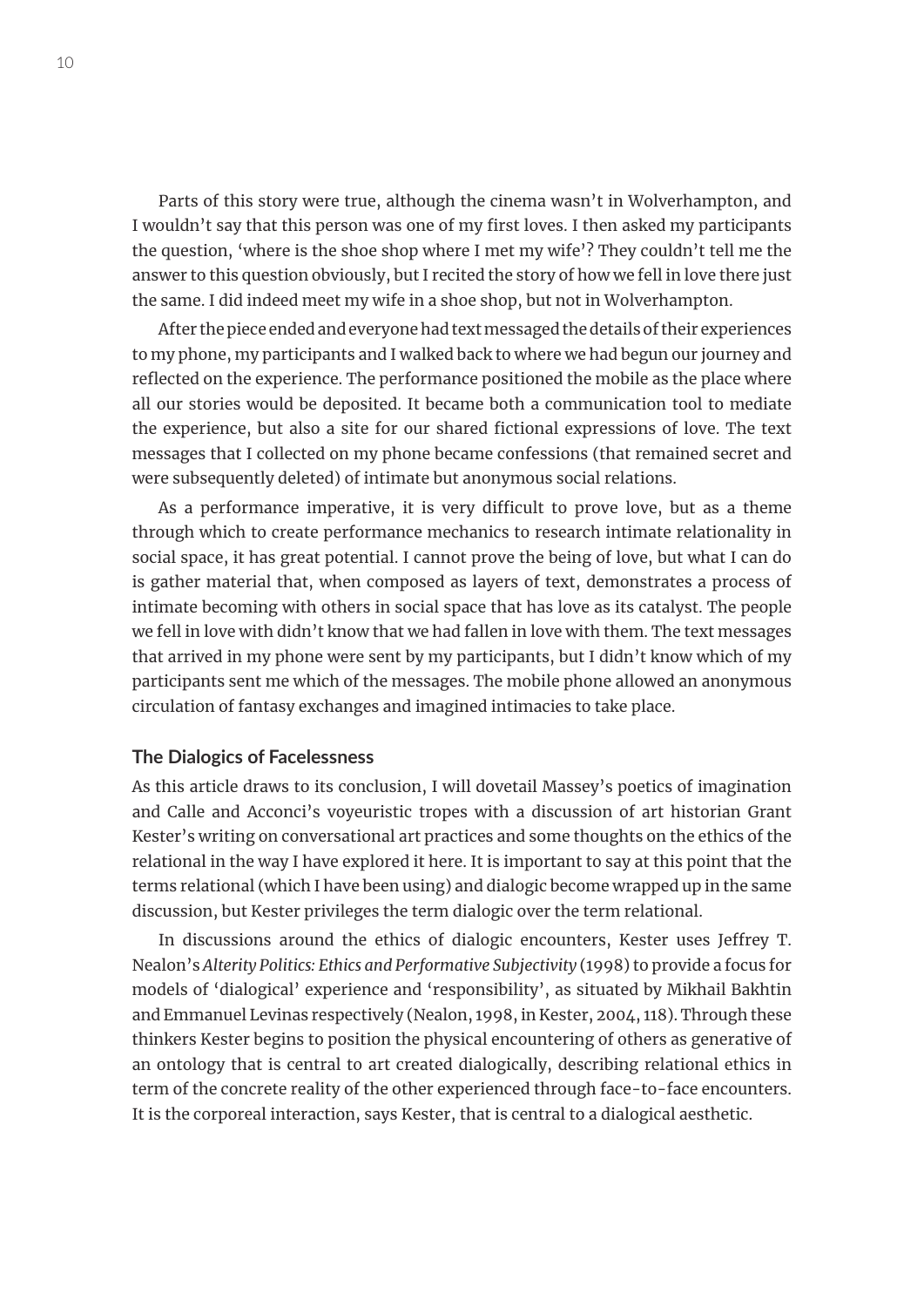*Falling in Love Again – and Again* can be seen to critique what constitutes corporeal and face-to-face and, if these are central to a dialogical aesthetic, questions how close does one have to be to one's interlocutor to be face-to-face, echoing the thoughts of Chatzichristodoulou above. I am curious about the meaningful relationships that Kester discusses in his framing of Levinas and Bakhtin through Nealon. Kester himself is aware of the complications wrapped up in understanding what might constitute meaningfulness and the problematics of reciprocation in the dialogic and relational, so, mindful of my performance that this article centres on, I would like to discuss these problematics and some of the ethical positionings that Kester points to.

Nealon observes Levinas and Bahktin's argument that 'ethics is constitutively linked to corporeality, the direct experience of 'lived' time and place, and our affective and meaningful relationships with others' (ibid,119). The idea of an affective and meaningful relationship is problematic though. There is the implication that a mutually agreed efficacy occurs, so power relations are balanced. This implication is critiqued by Nealon and it is Kester's observation of this that supports my reading of the strategies I employed in my performance.

In *Falling in Love Again – and Again* I was interested in how the people my participants and I fell in love with were, to a degree, vehicles for our relational orientation – in much the same way as the woman clearing out her grate was for Raymond Williams during his train journey. I would argue that this moment observing the woman was meaningful, affective, and indeed relational; the object of Williams's observation affects Williams as a subject at that moment.

This thinking is supported by Nealon's critique of Bahktin, with Kester observing that Bahktin 'describes a subjectivity that is formed through dialogical interaction', but 'the ultimate goal of this interaction is the expansion of the authoring subject, for whom the other remains a mere vehicle' (ibid, 120). Bahktin's positioning of relational dynamics suggests a power imbalance that Nealon observes sets him apart from Levinas, who points to a more equitable relational ethics. But again, the power dynamics of relationality and problematics of face-to-face encounters are called into question by Kester's observation of Levinas:

'[T]he Levinasian subject is precluded from communicating with the other (the act of communication assumes that the other occupies a provisionally finite point of elocutionary authority and receptivity) or, in fact, having any "knowledge of the other at all" (which would, again, require fixing the other's identity within determinant conceptual or descriptive limits)' (ibid, 120).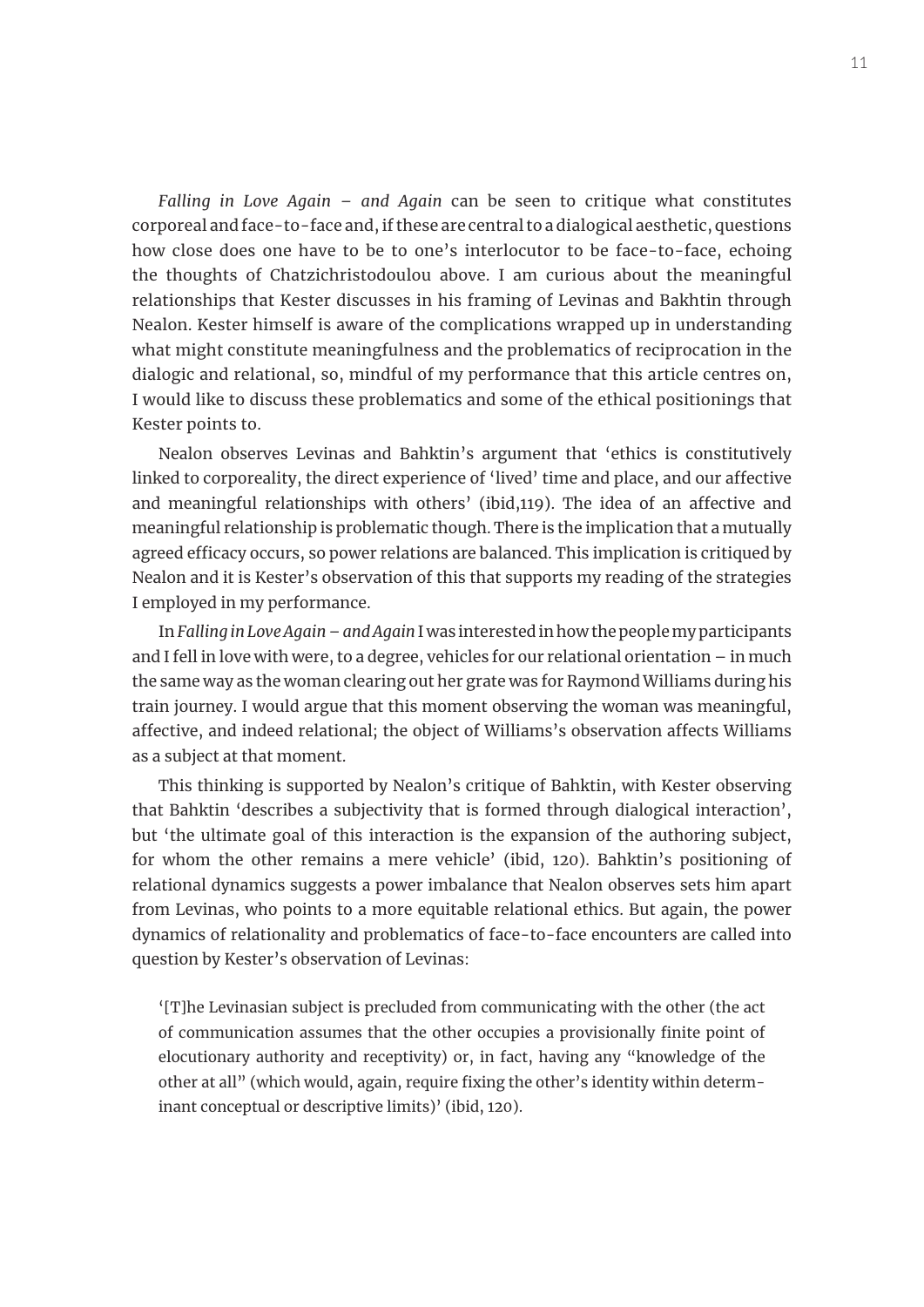I have been discussing the problematics of relational dynamics and how levels of active/inactive participation and relational consciousness and awareness coalesce to make ideas of participation, dialogue and intersubjectivity difficult to determine. Among other things, it was the intimate 'knowledge of the other' or indeed the knowledge of the self in social space through intimate proximate relationships with others that *Falling in Love Again – and Again* was concerned with.

# **In Conclusion**

The relational ethics seen in Levinas and Bakhtin and the problematic nature of orienting one's subjectivity through relational opposition to the other as object resonated in the experience of leading and being in this performance. I position the text messages as clues which articulate the process of our social becoming, where the imagination is used to orient oneself with another more intimately than one might normally with a stranger. These clues reveal the criteria that my participants used to determine who they chose to engage with, demonstrating some of what the act of self-orientation relies on.

The texts I received became confessions of imaginings that allowed me to imagine those being imagined. Whilst reading through the mobile phone text messages, the anonymous characters being spoken about and watched became less alien to me. Senses of absence and presence were (and are) evoked that raise questions around our consciousness of our interrelating stories. The expressions of desire here were made from a distance, where anonymity between me, my participants and their objects of fantasy was maintained. The use of communication technologies to share intimacy anonymously continues to question the stability of what and where it is to be together.

The act of sending strangers out into spaces to fall in love anonymously is developed as a performance mechanic in *Falling in Love – Again and Again*, with intimacy between individuals developing concepts around one-sided participation provoked by Acconci and Calle. The thoughts we imagine are made digital and become text messages that are stored and circulated in and through handheld technologies. Satellites in outer space enable the technologies that connect our fantasies in public space, both serving to create social space. The creative act performed as we fill in the blanks places us in the position of the performer and/or the performed, depending on whether we are watching or being watched. Questions of public and private space and the activeness of the participant become destabilised. We walk together in the city and we see one another. We walk together in the city and we think about ourselves. We walk together in the city and we think about ourselves in relation to one another.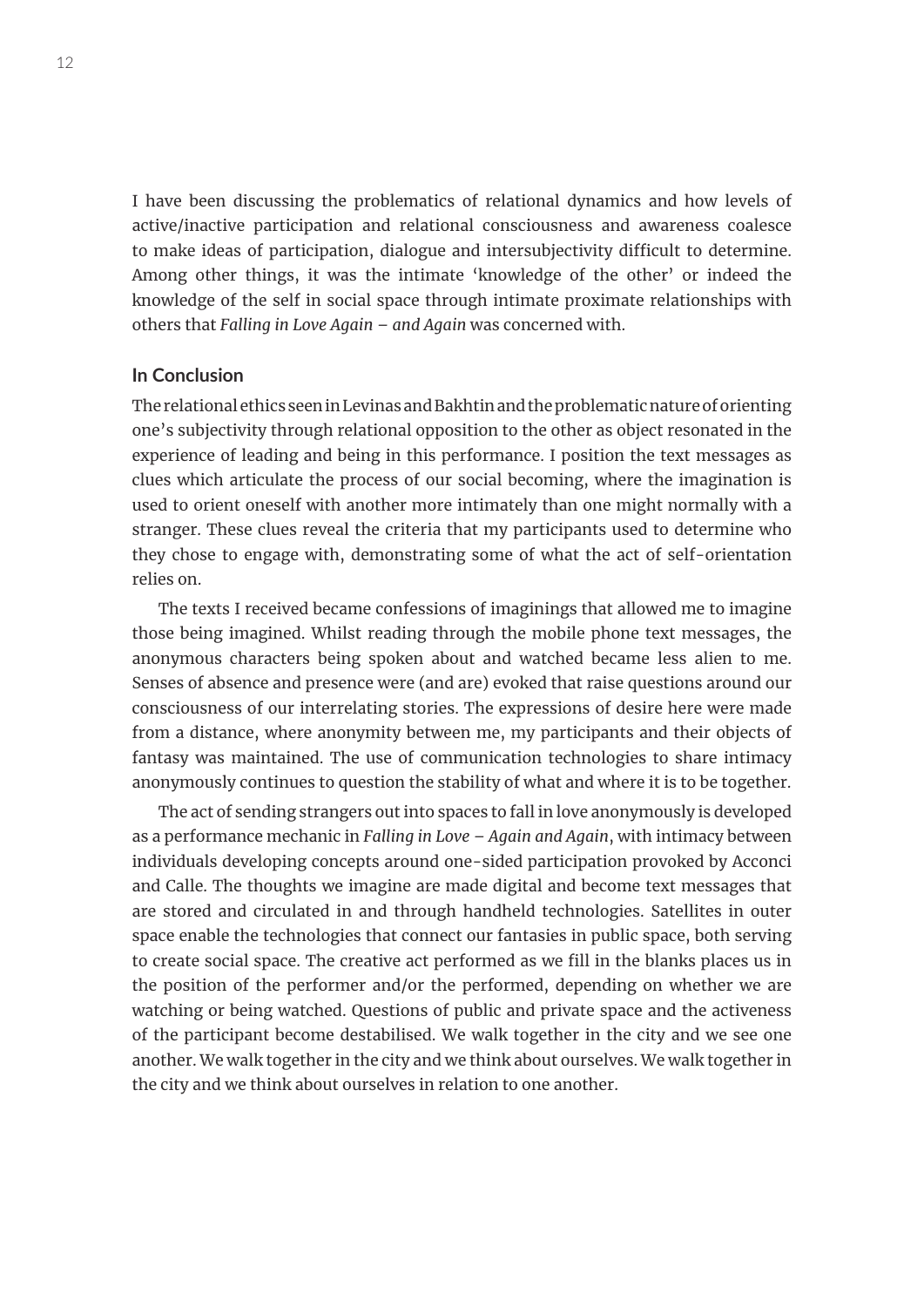Now, more so than ever before, we input these 'stories so far' into our mobile phones and exchange them at a furious pace with 'friends' on social media – friends we perhaps will never meet. We see digital acknowledgment from some by way of a 'like' or a comment, but we are conscious that our shared stories are seen but unacknowledged by other others. The exchange of intimacy and the imbrication and writing-over of reality and fantasy is part of our everyday social dynamics today.

*Falling in Love Again – and Again* was a prescient moment of exchange that seems oddly quotidian at the time of writing this in 2022. Although Covid-19 is not a dominant feature of this article, the case that our relations with one another have recently been more veiled than ever is a fact of many of our social lives. Being together in 2013 when I made *Falling in Love – Again and Again* meant something different to what it means in 2022. Through necessary distant proximity we have become used to creating new ways of being together again, finding new ways to connect with those we know and those we don't. Often this begins in our imagination.